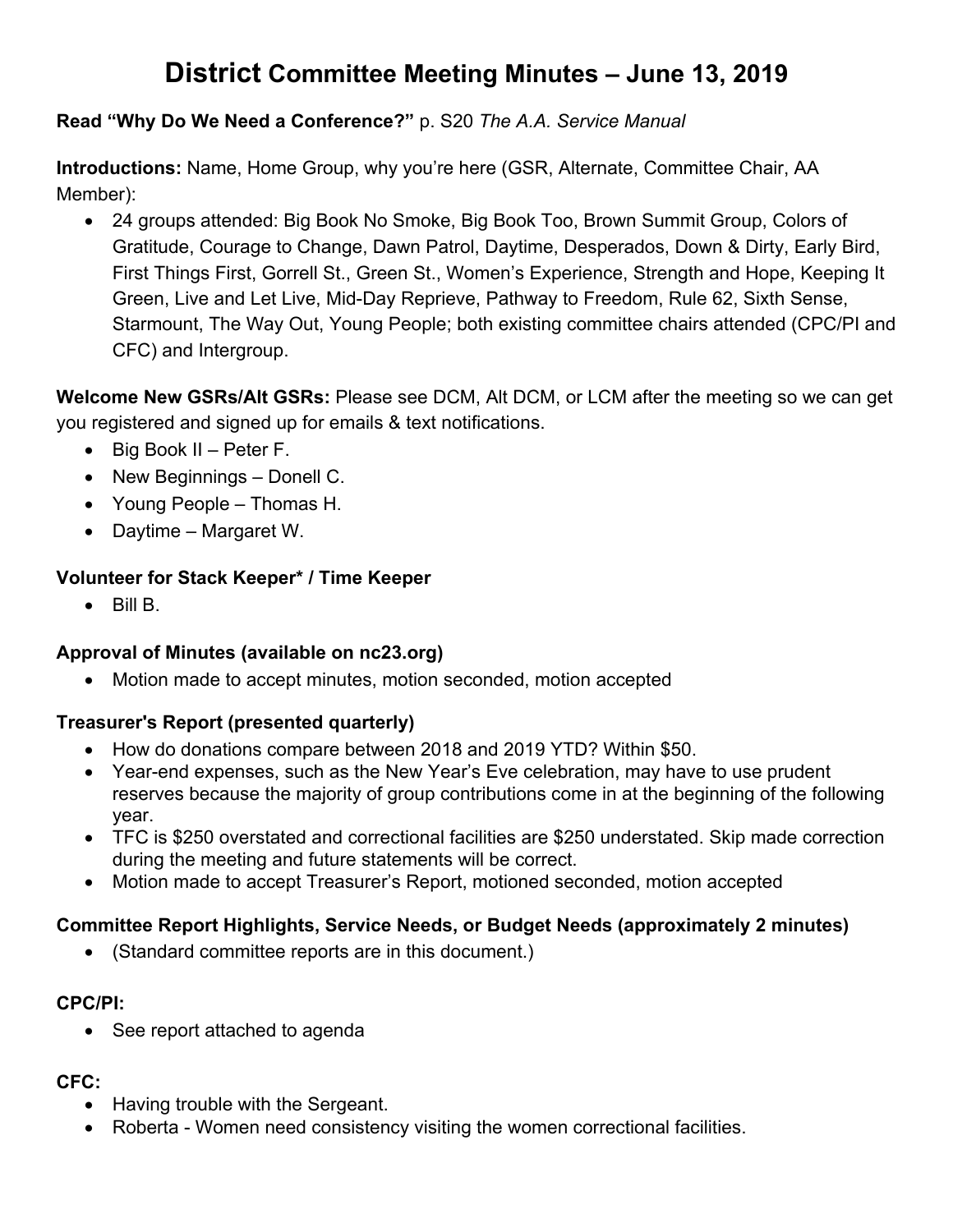# **Special Events:**

- All is well.
- Founders Day went off well.
- New Year's Eve is next district event.
- Discussion over use of storage at Intergroup. Use of space comes from Special Events budget; however other committees have been using. In the spirit of cooperation, District will pay for space so all committees can use if space is available.

### **Accessibilities:**

• See old business

### **Treatment:**

• Chair open

### **Website:**

- Refer to Committee Reports
- National AA Technology Workshop is in September. We should send our chair. Josh may go, we need estimated budget.

# **Intergroup Report**

• Nothing new to report

# **GSRs:**

Celebrations, concerns, ideas for District, comments on committee reports or questions.

- Colors of Gratitude is growing by leaps and bounds
- Courage to Change formed ad-hoc committee to visit possible change of meeting time to 7:00
- Dawn Patrol needs support having problems with rent due to decline in members
- Desperados changed structures and will have speakers on Sundays
- Down and Dirty doing group inventory from GSO
- Easy Does It steady decline for 2 to 3 years. Support would be appreciated. Has been around for over 30 years but need HG members. Meeting is on bus route. Meeting is at 7:00 PM but new building security system automatically locks doors at 7:15, so be on time. If you have HG member phone number you can call or text.
- Free Spirit doing well and getting new comers
- Green St holding its own and has new comers
- Women's Experience, Strength and Hope did inventory. Monday group breaks into 2 groups and then comes together for group discussion. Only meeting that offers child care.
- Live and Let Live need support for GV meeting Sunday 7:00 PM.
- Mid-Day Reprieve don't park in Mrs. Winner's parking lot they have been towing.
- Pathway to Freedom needs trusted servants
- Rule 62 Has recovered from financial difficulty
- Starmount Need chair for speakers meetings. They are OK through July. If interested, please contact them.
	- o HG member brought up need to hold special activities on a bus route so event is more accessible for all members. Discussion followed regarding meetings with bus routes.
- Young People hosting Super Saturday last Saturday of month, at 9:00 PM.
	- o Developing flier with QR codes so you can get pamphlets on your phone.
- New Beginnings Having Founders Day celebration Saturday 6-15, 3:00 PM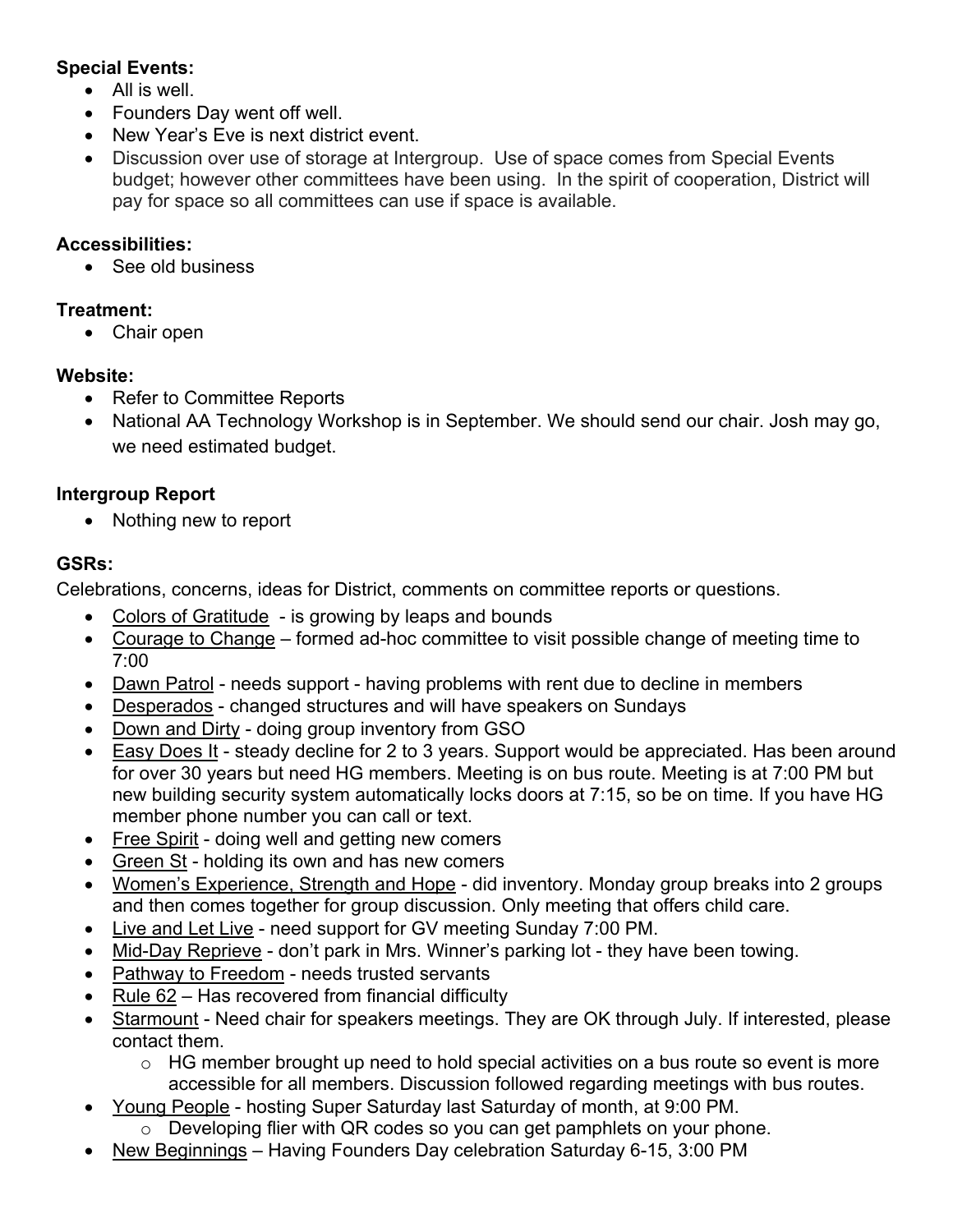- Unity Club They are having an open house on Saturday, 6-15, 7:00 PM there are slots available for groups to move or start at the Unity Club.
- Sixth Sense Wayne B. is recovering well and having his car outfitted to use left foot to drive.

### **Alt DCM Report**

• Welcome back after surgery.

# **LCM Report**

• Met and divided up meetings that are poorly supported at the district mtg. Most have low attendance. Encourage participation at district level.

# **DCM Report:**

- Agenda for Assembly
	- o How many people are going? Good show of hands
	- o Candy and Bill will be driving there and back on Saturday. Contact them if you need a ride.
- Turned in NC23's ideas for \$18k excess at area level.
- Distribution of "Home Group The AA Group" pamphlet Please share and discuss with HG.
- Role of GSR and ability to go to assemblies is important.
- Approximately 7 new GSRs, 4 have received their service kits.
- Service Nerds meets 6:15 Wednesday learn about service

### **Old Business**

- Accessibilities chair open
	- Tyler stood for chair. His sobriety date is 2-15-15. Has been GSR, PTYPAA involvement; chair of two PTYPAA committees, one being the Advisory Committee. Inspired to take this position because he has a deaf home group member.
	- Motion made and motion accepted
- Grapevine chair open
- Treatment chair open

# **New Business**

#### **Adjourn with Responsibility Statement**

• Motion to adjourn, motion accepted

# **Committee Reports**

# **CPC/PI:**

Attended a fundraiser for "Minds for Minds" formerly known as Greensboro Mental Health Association. The primary event sponsor was Cone Hospital and the event was attended by both medical professionals and peer support specialists.

Following up on an activity from the May CPC/PI report. None of the DCMs from High Point, Winston Salem or Stokes County have returned my email regarding PSAs so I'm beginning to contact media outlets for Greensboro and the surrounding areas beginning with 8 radio stations. Two of these are